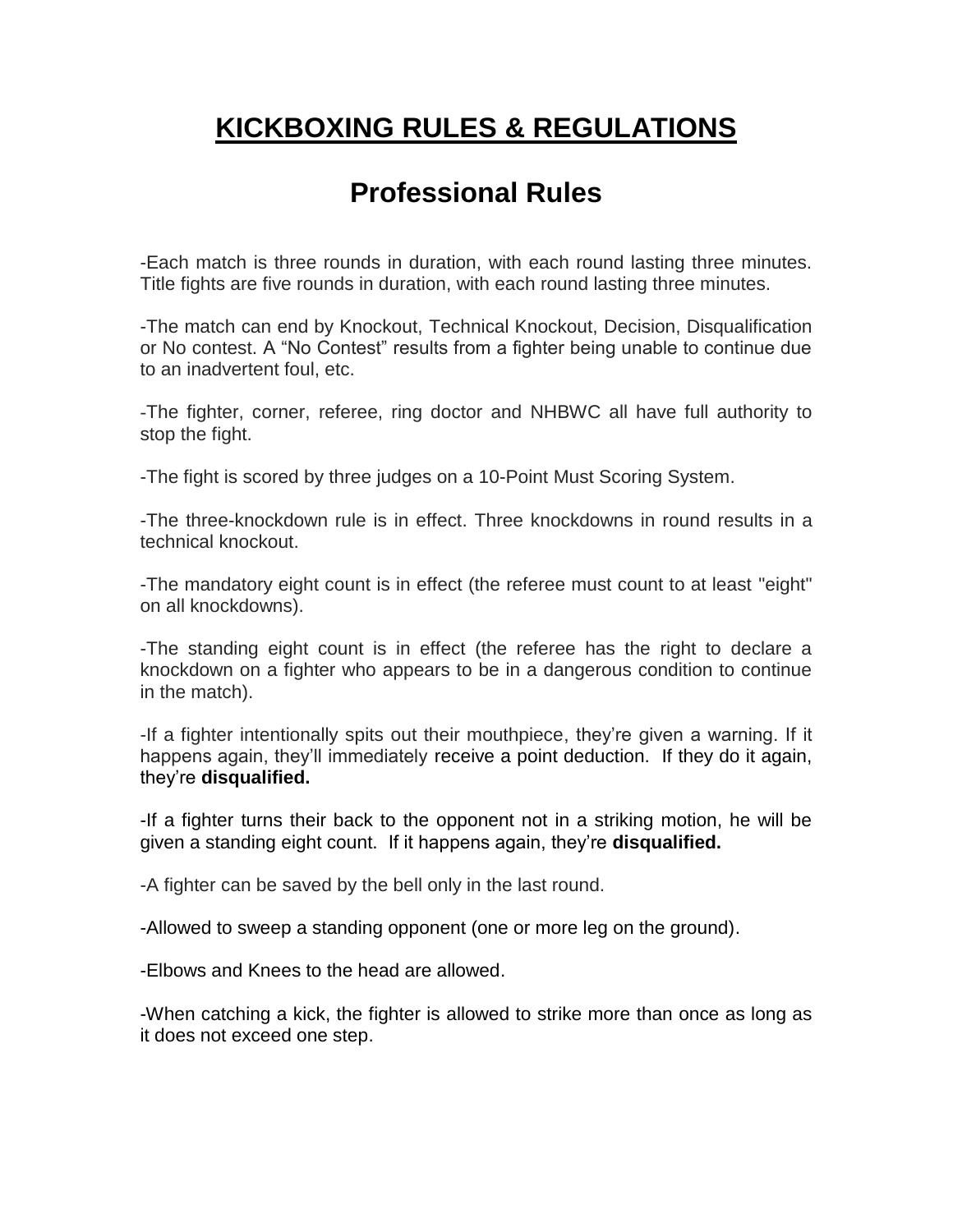-Clinching is allowed while active, as soon as the action stops the fighters will be separated immediately. It is up to the referee to determine if a fighter is considered "active".

-Must use shin for sweep attacks, using the back of the leg is considered tripping and will not be allowed.

-All weight classes wear 10oz gloves.

-No shin pads; no headgear are allowed.

-Gloves are to be provided by the promoter and must be approved by NH BWC. The same brand of gloves will be provided to each pro fighter. No mixing and matching of gloves by the promotion. Fighters CANNOT use their own gloves.

-Weight classes are the same as MMA. Straw weight up to 115lbs, Flyweight 125lbs, Bantamweight 135lbs, Featherweight 145lbs, Lightweight 155lbs, Welterweight 170lbs, Middleweight 185lbs, Light Heavyweight 205lbs, Heavyweight 230 lbs., Super Heavyweight up to 265lbs.

#### **Medical Requirements:**

#### **No more than 6 months old for the following-**

**-HIV Negative Status**- Must have actual test results showing HIV negative status. **-Hepatitis B & C Tests**- Must have actual test results showing Hepatitis B & C negative results.

#### **No more than 12 months old for the following-**

**-Eye Exam**- Must show that eyes have been dilated and specifically state that there is no sign of detached retina.

**-Physical Exam**- Must provide NH BWC the actual results of the physical exam, and must have a statement by the physician that fighter is fit to compete.

**-EKG Printout**- Must have actual printout showing that fighter is fit to compete. -**Female fighter** must have a NEGATIVE pregnancy test.